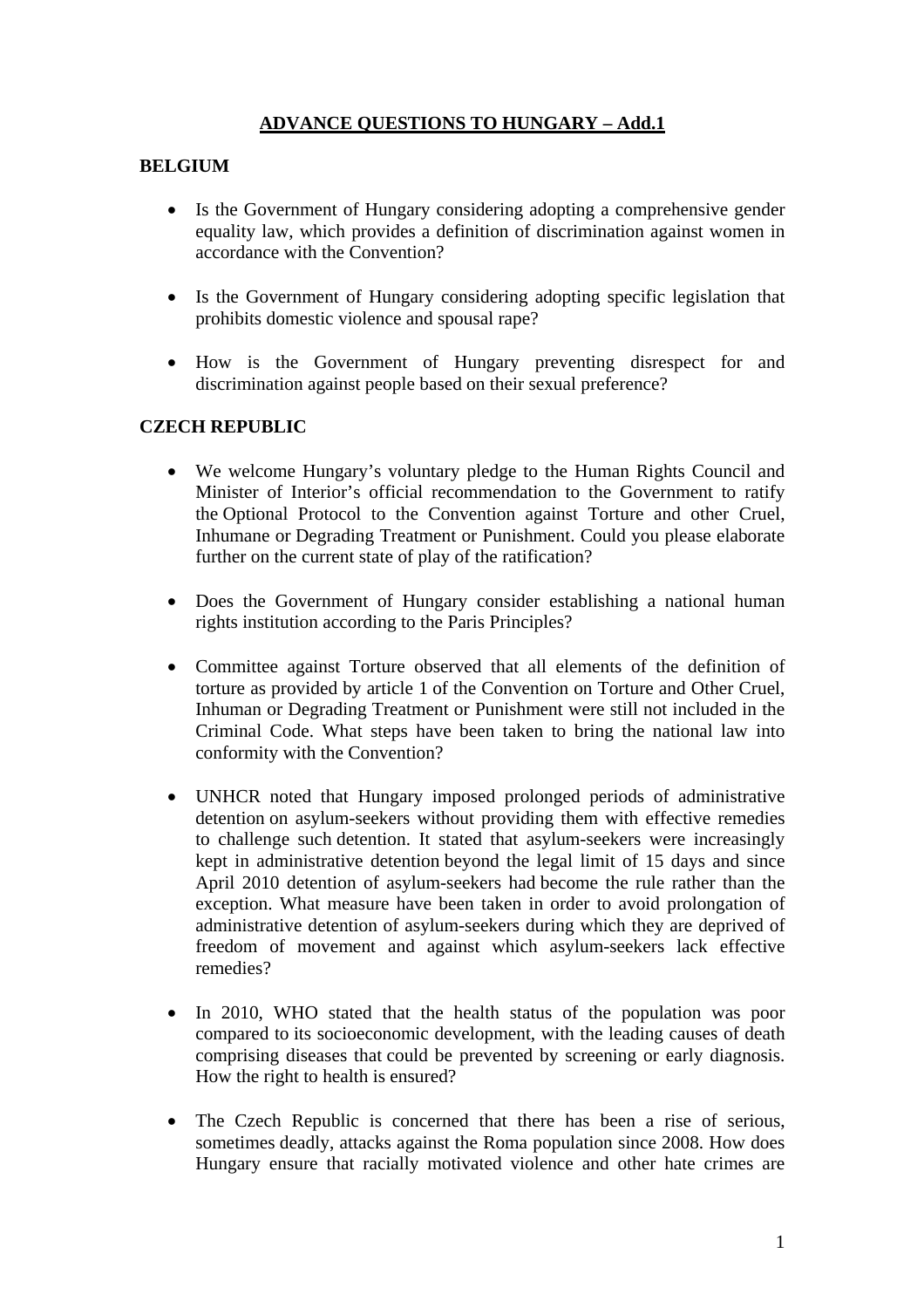fully and effectively investigated and that those reasonably suspected of responsibility are prosecuted?

- CoE ECRI stated that incidents of vandalism against synagogues and Jewish cemeteries were not uncommon and that the expression of anti-Semitic views was on the rise. How does the Government of Hungary address all manifestations of anti-Semitism?
- Does Hungary intend to amend the legislation to ensure access to a lawyer as from the very outset of deprivation of liberty?

#### **DENMARK**

- How do the Hungarian authorities plan to prevent ill-treatment, and how do they plan to investigate allegations of ill-treatment? When does Hungary envisage to ratify the Optional Protocol of the Convention Against Torture?
- What measures have been taken by the Hungarian authorities in order to prevent violence against (hate crimes) and discrimination of Romas, including by public figures?
- How does Hungary intend to respond to the recommendations made by the Human Rights Committee regarding the establishment of a National Human Rights Institution in line with the Paris Principles?

## **SLOVENIA**

• In 2006, Hungary made voluntary commitments to ratify the OPCAT and to respect the deadlines for the submission of periodic reports to the relevant treaty bodies. In this regard, we note that Hungary is still not a party to the OPCAT, and that its eighteenth report to the CERD has been overdue since 2004. What are the latest developments regarding these two open issues?

#### **SWITZERLAND**

- Does the Government of Hungary foresee to develop in the near future an action plan and take additional measures to combat and prevent racist incidents and hate crimes?
- What measures are being taken to ensure that members of the Romani community, as well as members of other vulnerable groups, are protected from violence and attacks?
- Which steps are being taken by the Government of Hungary to respect the principle of non-refoulement and to ensure that no migrants are sent back to countries where they are at risk of serious human rights violations?
- What are the measures taken by the Government of Hungary to prevent discriminations against people with disabilities, women, and LGBT people?